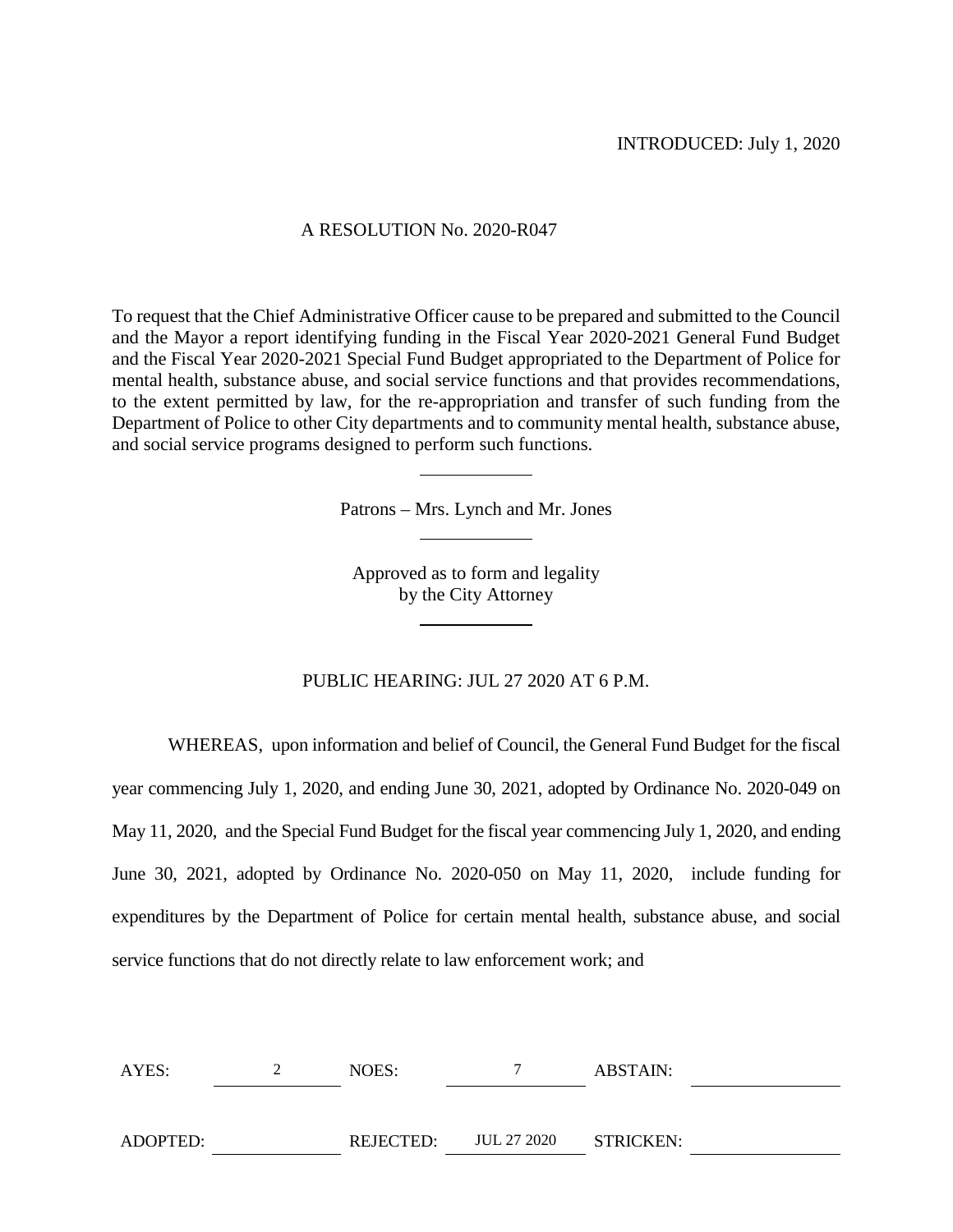WHEREAS, it is the Council's belief that the performance of those certain mental health, substance abuse, and social services functions now performed by the Department of Police that do not directly relate to law enforcement work may be better provided by other City departments or community organizations; and

WHEREAS, the Council believes that it is in the best interests of the citizens of the City of Richmond that the Council request that the Chief Administrative Officer cause to be prepared and submitted to the Council and the Mayor a report identifying funding in the General Fund Budget for the fiscal year commencing July 1, 2020, and ending June 30, 2021, adopted by Ordinance No. 2020-049 on May 11, 2020, and the Special Fund Budget for the fiscal year commencing July 1, 2020, and ending June 30, 2021, adopted by Ordinance No. 2020-050 on May 11, 2020, appropriations to the Department of Police for mental health, substance abuse, and social service functions and that provides recommendations, to the extent permitted by law, for the reappropriation and transfer of such funding from the Department of Police to other City departments and to community mental health, substance abuse, and social service programs designed to perform such functions;

## NOW, THEREFORE,

## BE IT RESOLVED BY THE COUNCIL OF THE CITY OF RICHMOND:

That the Council requests that the Chief Administrative Officer cause to be prepared and submitted to the Council and the Mayor a report identifying funding in the General Fund Budget for the fiscal year commencing July 1, 2020, and ending June 30, 2021, adopted by Ordinance No. 2020-049 on May 11, 2020, and the Special Fund Budget for the fiscal year commencing July 1, 2020, and ending June 30, 2021, adopted by Ordinance No. 2020-050 on May 11, 2020, appropriated to the Department of Police for mental health, substance abuse, and social service functions and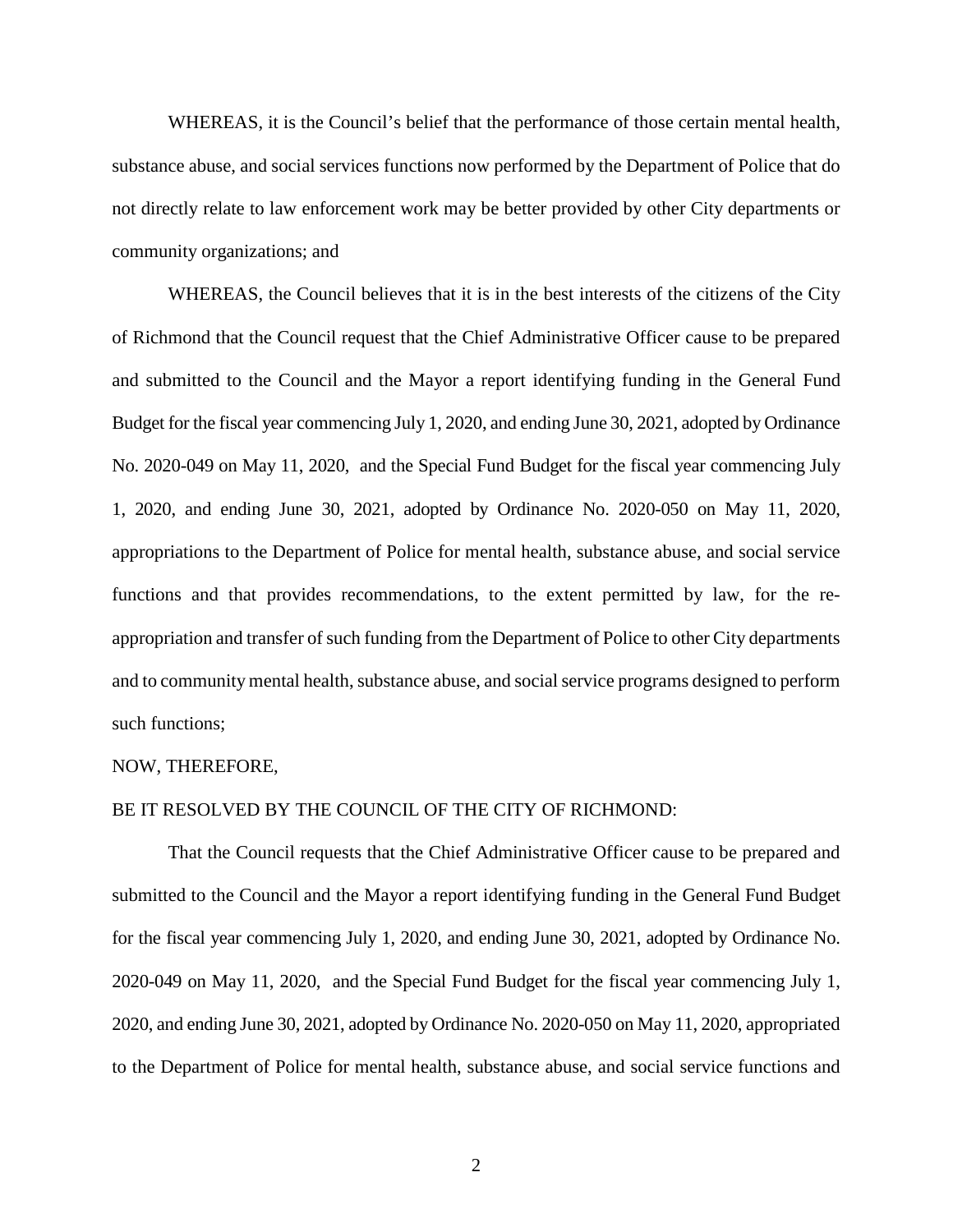that provides recommendations, to the extent permitted by law, for the re-appropriation and transfer of such funding from the Department of Police to other City departments and to community mental health, substance abuse, and social service programs designed to perform such functions.

## BE IT FURTHER RESOLVED:

That the Council hereby requests that, during the preparation of such report, the Chief Administrative Officer extend to the public one or more opportunities for public comment on the funding in the General Fund Budget for the fiscal year commencing July 1, 2020, and ending June 30, 2021, adopted by Ordinance No. 2020-049 on May 11, 2020, and in the Special Fund Budget for the fiscal year commencing July 1, 2020, and ending June 30, 2021, adopted by Ordinance No. 2020- 050 on May 11, 2020, appropriated to the Department of Police for mental health, substance abuse, and social service functions and on recommendations for the re-appropriation and transfer of such funding from the Department of Police to City and community mental health, substance abuse, and social service programs equipped to perform such functions.

## BE IT FURTHER RESOLVED:

That the Council hereby requests that such report be submitted to the Council and the Mayor by no later than October 1, 2020.

> **A TRUE COPY:** TESTE:

andin D. Rind

**City Clerk**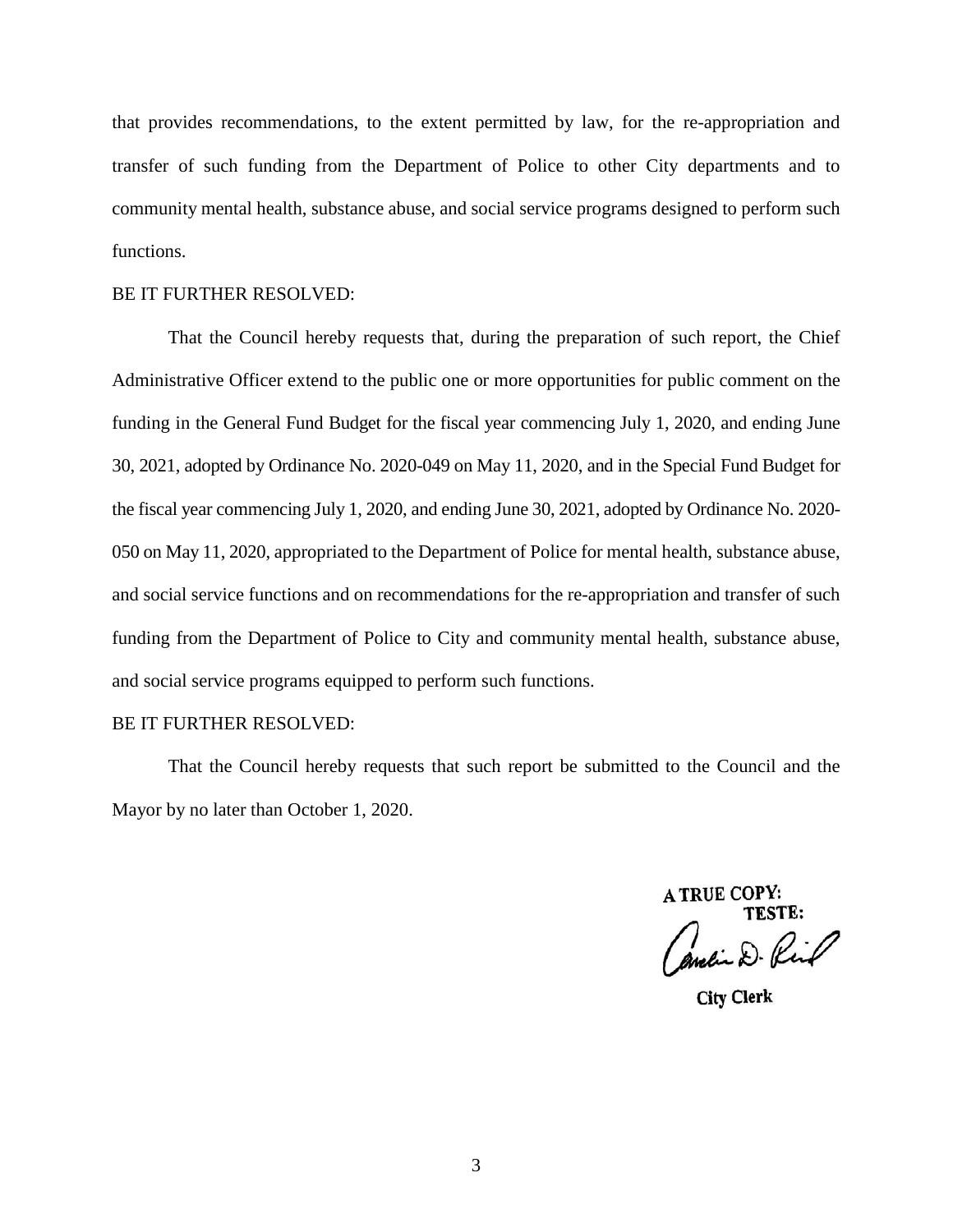

**Richmond City Council** 

The Voice of the People

Office of the Council Chief of Staff

# **Ordinance/Resolution Request**

- Haskell C. Brown, III, Interim Richmond City Attorney **TO Richmond Office of the City Attorney**
- **THROUGH** Lawrence R. Anderson **Council Chief of Staff**

**FROM** William E. Echelberger, Jr. Council Budget Analyst

- Stephanie A. Lynch, 5th District Representative **COPY** Michael J. Jones, 9th District Representative Tabrica C. Rentz, Interim Deputy City Attorney Meghan K. Brown, Deputy Council Chief of Staff Amy E. Robins, 5<sup>th</sup> District Liaison Summer A. Morris, 9th District Liaison
- **DATE** June 24, 2020
- **PAGE/s**  $1$  of  $2$

#### **TITLE Reallocation of Police Budget**

Ordinance  $\Box$ This is a request for the drafting of an

**Resolution**  $\nabla$ 

## **REQUESTING COUNCILMEMBER/PATRON**

Stephanie A. Lynch, 5th District Representative Michael J. Jones, 9th District Representative

**SUGGESTED STANDING COMMITTEE** 

Finance and Economic Development Committee

**RECEIVED** 

By Barbara Fore at 4:08 pm, Jun 24, 202

# **ORDINANCE/RESOLUTION SUMMARY**

The patrons request a resolution to request that the Chef Administrative Officer cause the Director of the Department of Budget and Strategic Planning to undertake a review of the FY21 budget for the Richmond Police Department. This review shall:

- Ide<sub>Unit</sub>urnativities currently performed by the Richmond Police Department that relate to mental heulth, substance abuse, and such other activities that do not directly relate to the law enforcement aspects of police work,
- Provide recommendations on reallocation of funding from the Richmond Police Department's budget to:
	- **8** Mental health programs,
	- Substance abuse programs, and  $\alpha$
	- Other relevant support programs,

that may be operated by the City of Richmond, or community organizations,

Address both the General Fund, and Special Fund Budgets,

Richmond City Council | 900 East Broad Street, Suite 200 | Richmond, Virginia 23219 | 804.646,5345 [tel] | 804.646,5468 (fax) | council richmondva.gov